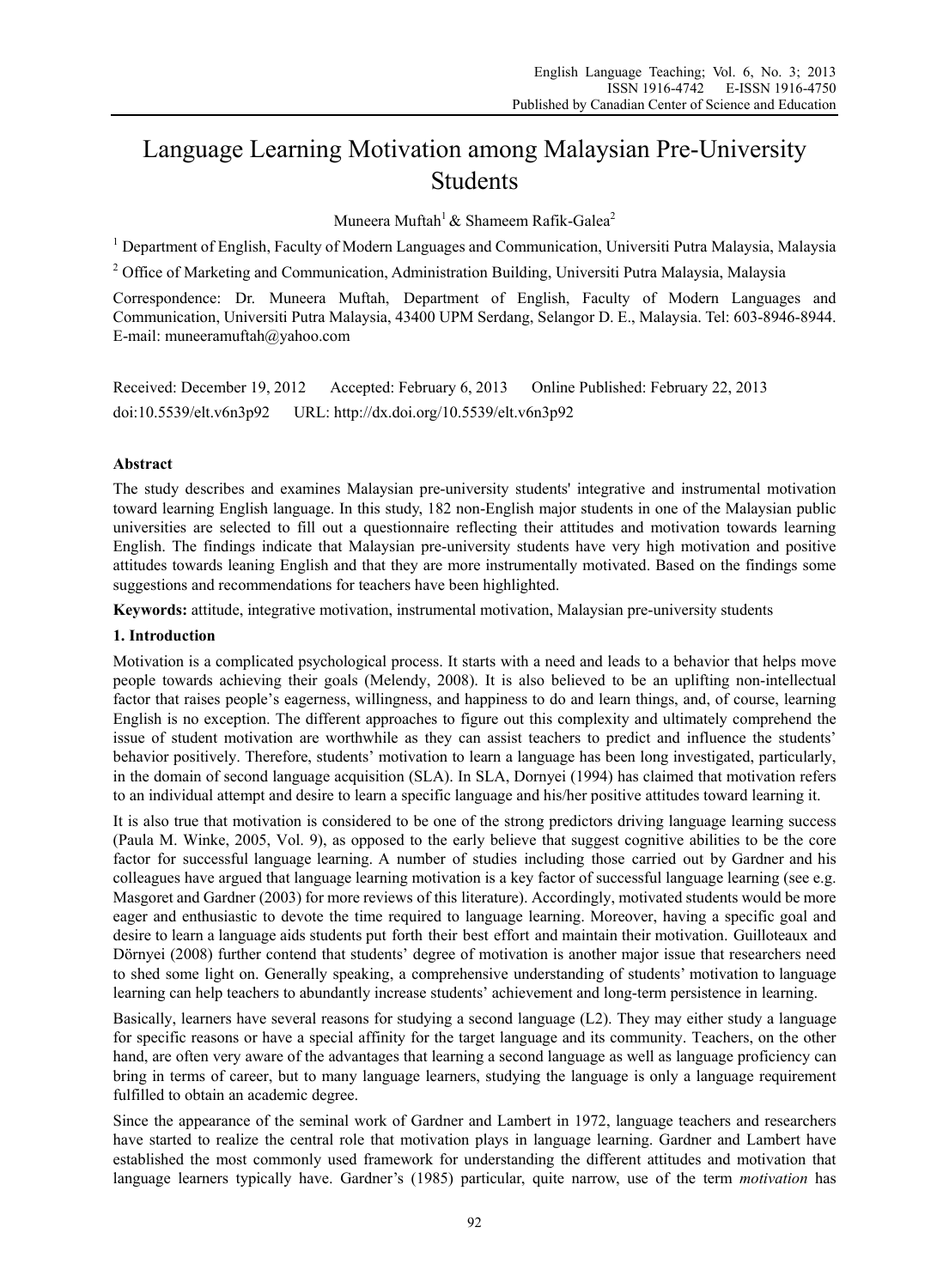required clarification, which Masgoret and Gardner (2003) provided by distinguishing between orientations and motivation. Masgoret and Gardner have contended that motivation is mainly goal-directed behavior, revealed in a variety of more specific behaviors and cognitions that serve as the manifestations of motivation. Motivation in this sense is operationalized as the sum of motivational intensity; desire to learn the target language, and attitude toward learning the target language. These concepts are closely related to the actual amount of effort, the desire to attain a high and satisfactory level of competence, and that effect experienced while learning the language. In Gardner's socio-educational model, this factor rather than orientations, is most directly related to achievement.

Orientation, on the other hand, refers to the intention of learning an L2, which is recognized as: integrative and instrumental. Learners who are integratively motivated actually have their own reasons to integrate into the target language community. They have personal affinity for people speaking a particular language. They learn a language because they are interested to better understand and get to know the native speakers of that language and their culture, etc. In contrast, Learners who are instrumentally motivated have no intention to integrate with the L2 community, rather, they have different reasons for learning a second language that "reflect the more utilitarian value of linguistic achievement," (Gardner's, 1985: 267). They learn a language, for instance, to get into university, to fulfill a university language requirement or get a salary bonus etc.

According to Gardner and Lambert (1972), integrative orientation appears to be superior to instrumental orientation in SLA. In particular, literature review has shown that integrative motivation might reduce anxiety (Wei, 2007) and that motivational practice of the teachers could help uplift the motivation of the students (Guilloteaux and Dörnyei, 2008). However, there is no clear cut agreement among the language learning researchers on the superiority of one type of motivation or orientation over the other. The findings of some studies on language learning motivation have even contradicted that of a previous study on a similar subject in the same context (Lamb, 2007). Some other studies have exclusively aimed at describing the motivational patterns of the participants rather than proving whether certain kinds of motivation can guarantee success in learning English as a second language (ess e.g., Rahman, 2005; Chen et al., 2005).

It has also been revealed that language learners could potentially be motivated by using the meta-cognitive language learning strategies, and that strategy use might be associated with integrative motivation, rather than instrumental motivation (Wu Man fat, 2007). In addition, it was found that the classroom atmosphere might be positively correlated with the language learners' motivation (Wu and Wu, 2008).

Language learning researchers have relied on Gardner's theory of attitudes and motivation to present a clear understanding of motivation by providing some major distinctions between motivation and orientation, and finding out logical interpretations to compare their own research findings (for more detailed examples see Babaee, 2012). Although numerous research studies have been conducted on motivation in SLA within the past ten years, most of these studies that have been done in Asia such as in China and Hong Kong (Liu, 2007; Wang, 2007; Wei, 2007; Wu Man fat, 2007; Yihong et al., 2007) and others in South Asia (Rahman, 2005), Southeast Asia (Lamb, 2007), Southwest Asia (Balkir and Topkaya, 2009), or East Asia (Guilloteaux and Dörnyei, 2008; Melendy, 2008; Wu and Wu, 2008; Takase, 2007; Chen et al. 2005).

Basically, most of the studies that have been conducted in Southeast Asia are done in Indonesia. Countries such as Malaysia, where the present study is carried out, is still noticeably under-researched when it comes to the investigation on second language learning motivation. The motivation theory and the permanent focus on motivation in SLA, remain constantly significant regardless of contemporary educational issues (Wei, 2007). Therefore, more research is required in this area due to the important role that motivation plays on SLA, particularly, in the Malaysian context where English is used as a second language to obtain a better understanding of the students' integrative and instrumental motivation and attitudes towards English language learning.

## **2. English Language Use in Malaysia**

Malaysia has experienced several shifts in language policy as the government has had to confront the challenge of unifying a multilingual society. At the outset, the official language status and the use of language in all government functions and sectors and as the medium of instruction at all levels have shifted to Bahasa Melayu after its independence in 1957 (Gill, 2002). However, the English language has played the role of a second official language in Malaysia.

English language usage became more important when the Malaysian Government started its three concrete plans for creating a fully developed nation by the year 2020. These plans include the development of the country into an industrialized nation in line with vision 2020, the establishment of the multimedia super corridor (MSC) and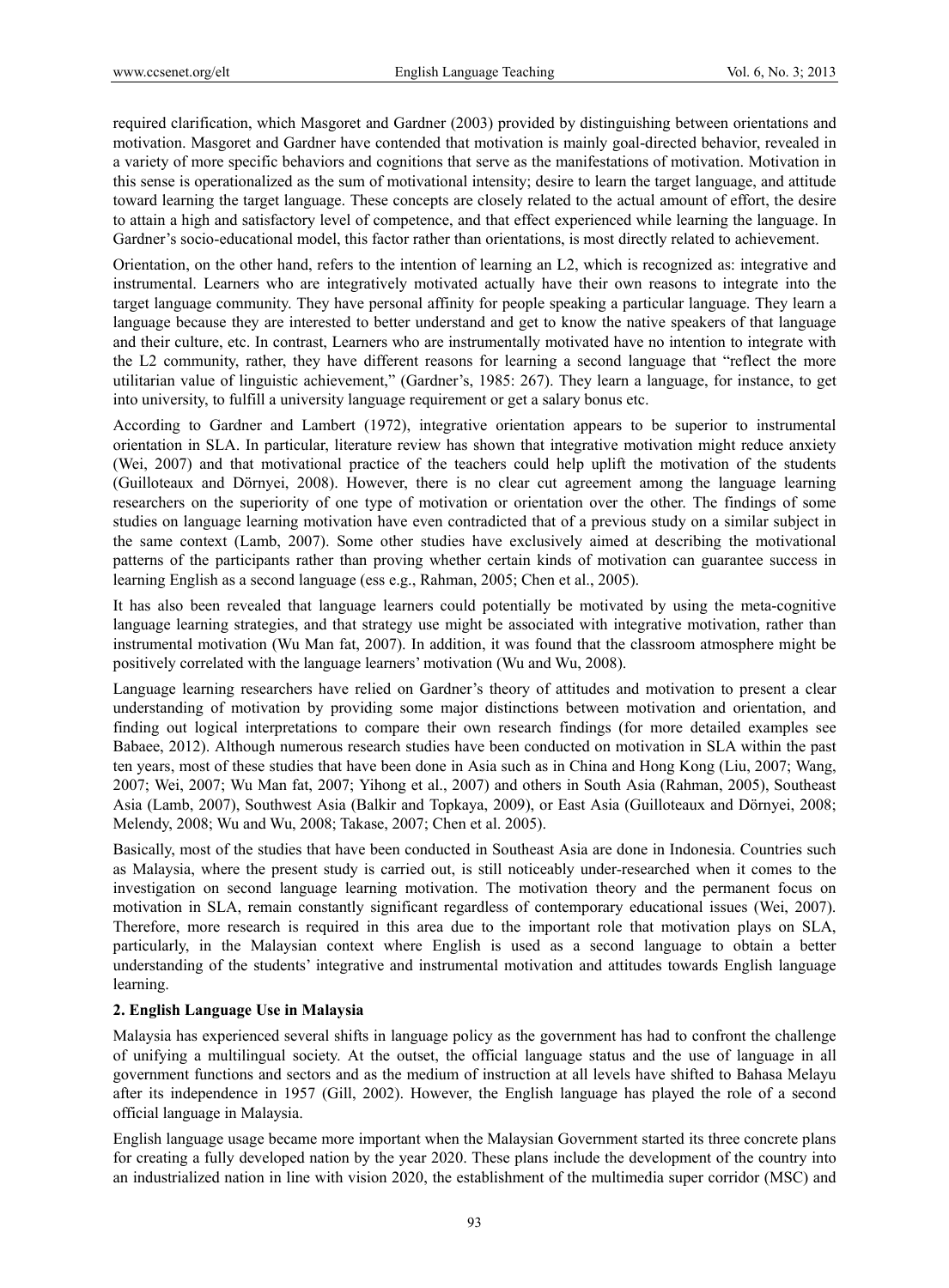the establishment of Malaysia as a regional centre of education. With such plans the Government has been urged to adjust its language policy and English plays a very important role since Malaysia needs English proficient people and needs to allow English to play a more dominant role (Asmah, 1997; Mansor, 1997). Accordingly, the role of the English language is rapidly expanding from being the language for education and official records to being a tool of communication in different circumstances.

A radical change in language policy, from Bahasa Malaysia, the national language to English, has also been established for different aspects of knowledge, science and technology at different levels of the educational system due to the fact that ample sources of knowledge, science and technology are written in English, and along the lines of the education policy; English is taught as a second language. In 2003, for instance, the medium of instruction shifted to English for teaching the subjects of maths and science. This entailed a change in the language of education in Malaysian schools (both national and national-type schools). Accordingly, language use has shifted from Bahasa Malaysia, the national language, to English in the national schools and from the language of community, Mandarin and Tamil to English in the national-type schools.

Bearing in mind these different environments, English is placed and taught as the second language in Malaysia (Gill, 2002). Studies (Ainol Madziah and Isarji, 2009; Samsiah, et al., 2009; Thang, 2004) have shown that Malaysians have realized the importance of being competent in English to be able to achieve their future goals and that students are integrative and instrumental motivated to improve their English competency. However, being motivated to learn English doesn't give us any clue that the students are competent in English. This could be due to the fact that most of the studies that have been done in this regard are undertaken in tertiary settings. Studies at the university level have identified various problems with pre-university and/or undergraduate students in terms of English language learning. There is a possibility that secondary school students are still not fully aware of the importance of learning English for their future endeavors and are just not motivated enough to learn English. The present study intends to investigate these issues further by carrying out a questionnaire survey on a group of pre-university/foundation students in a selected university to examine their attitude, integrative and instrumental motivation toward learning English as a foreign language. The primary aim of this study is to obtain a better understanding of the students' motivation and attitudes toward the English language learning processes in this university. This goal will be achieved through addressing the following research objectives:

- 1. To determine the extent to which the pre-university students are instrumentally or integratively oriented towards English language learning.
- 2. To identify whether or not pre-university students' attitudes and motivation for learning English have changed after entering university.

# **3. Methodology**

## *3.1 Participants*

A total of one hundred eighty two (182) pre-university/foundation non English major students (135 females & 47 males) from a selected university in Malaysia participated in this study. The selected university is a public university located in Klang Valley on the west coast of Peninsular Malaysia. The participants are from different academic majors. The fact that all volunteer participants are recruited from different majors in the university helps provide a variety of views about their second language learning, attitudes as well as motivation.

The study involves participants from different ethnic, cultural, religious and linguistic backgrounds with their ages ranging from 17 to 20 years. The number of the foreign languages that the participants speak ranged from one to more than three languages. These languages included English, Arabic, Mandarin, Korean, Tagalog, Toraja, Duson, Japanese, French, Spain, Hangul, and Cantonese. With regard to the English language, most of the students (149 students) learnt English in primary school and some learnt the language at home and outside schools. They continued to learn English in secondary school and at the pre-university level. Their interaction with foreign visitors outside the classroom is low with an overall mean score of 3.297. The overall interaction with foreigners ranged from seldom to sometimes (39.61% and 45.1% respectively). That is to say, most learners had very little contact with English outside the classroom and in most cases no contact at all. (See Table 1 for the distribution of the participants).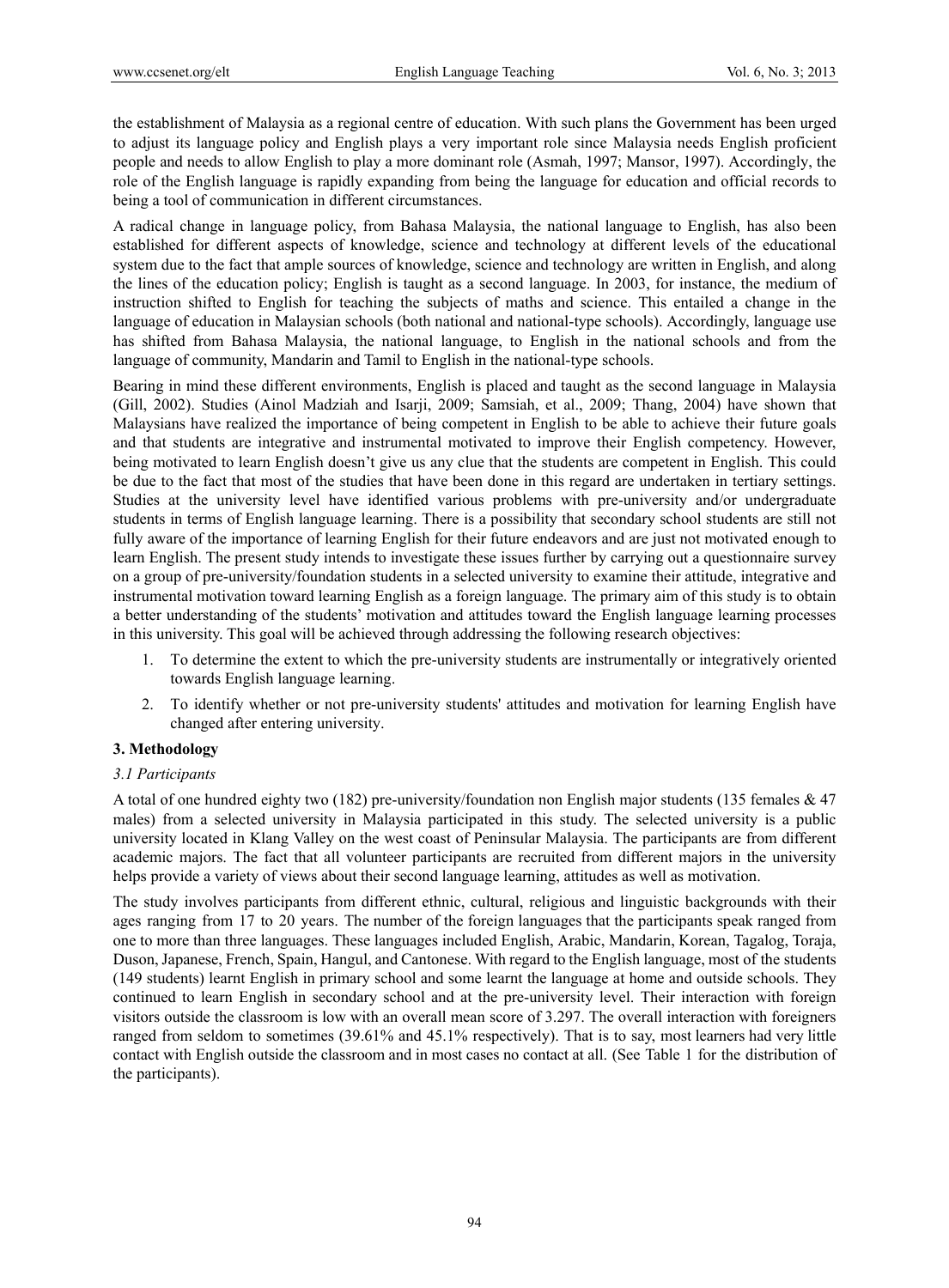| Category                        | Sub-category          | Frequency $(N=182)$      | Percentage (%) |
|---------------------------------|-----------------------|--------------------------|----------------|
| Gender                          | Male                  | 47                       | 25.8           |
|                                 | Female                | 135                      | 74.2           |
| Age                             | $17-20$ years         | 182                      | 100.0          |
|                                 | $21-25$ years         |                          | 00.0           |
|                                 | $26-30$ years         |                          | 00.0           |
|                                 | above 30 years        |                          | 00.0           |
| <b>Ethnicity</b>                | Malay                 | 166                      | 91.2           |
|                                 | Chinese               | 6                        | 3.3            |
|                                 | Indian                | $\overline{7}$           | 3.8            |
|                                 | Others                | $\overline{3}$           | 1.6            |
| <b>Mother Tongue</b>            | Malay                 | 168                      | 92.3           |
|                                 | Mandarin              | 6                        | 3.3            |
|                                 | Tamil                 | $\overline{7}$           | 3.8            |
|                                 | English               | $\mathbf{1}$             | $.5\,$         |
| Foreign language they           | Non                   | 16                       | 8.8            |
| speak                           | One                   | 105                      | 57.7           |
|                                 | Two                   | 46                       | 25.3           |
|                                 | Three                 | 44                       | 6.0            |
|                                 | More than three       | $\overline{4}$           | 2.2            |
| <b>Learned English</b>          | At school             | 149                      | 81.9           |
| language                        | Outside school        | 5                        | 2.7            |
|                                 | At his/her University | 23                       | 12.6           |
|                                 | At another University | $\overline{\mathcal{A}}$ | 2.2            |
|                                 | Others                | 1                        | $.5\,$         |
| <b>Learning English at</b>      | My university         | 180                      | 98.9           |
|                                 | Another university    | $\overline{2}$           | 1.1            |
| <b>Interaction with foreign</b> | Very often            | 5                        | 2.7            |
| visitors                        | Often                 | 18                       | 9.9            |
|                                 | Sometimes             | 82                       | 45.1           |
|                                 | Seldom                | 72                       | 39.6           |
|                                 | Never                 | 5                        | 2.7            |

#### Table 1. Distribution of the Participants

## **4. Data Collection Procedures**

The English version of the Attitude/Motivation Test Battery (AMTB) 7-point Likert Scale format, originally developed by Gardner (2004) along with Clement et al.'s (1994) 7-point Likert Scale format were adapted to a 5-point scale, ranging from 'Strongly Disagree' to 'Strongly Agree'. Gardner's AMTB is reported to have a good reliability and validity (Gardner, 1985, 2005; Gardner and Macintyre, 1993). The literature also shows that the AMTB has been used in many studies of L2 motivation (e.g., Baker and Macintyre, 2000; Masgoret, Bernaus, and Gardner, 2001, among others).

The original instrument comprising of over 130 items is adapted to the Malaysian context following the recommendations put forth by both Gardner (personal communication, October 16, 2008) and Dörnyei (2001) who suggest adjusting instruments to the context where they are going to be used. Gardner himself has advised researchers who are going to adapt his instrument to make sure to adapt the items carefully so that they measure what they are supposed to measure.

In the context of the present study, the adaptation of the AMTB implies the following:

- Negatively keyed items are eliminated to prevent students'confusion (Brown and Rodgers, 2002).
- The subscale about parental motivation is eliminated because all of the participants recruited were older than 17 compared to the original version of AMTB which was designed for grade 11 Canadian students (Gardner, 1985).
- The scale about anxiety is also eliminated because this is beyond the scope of this study.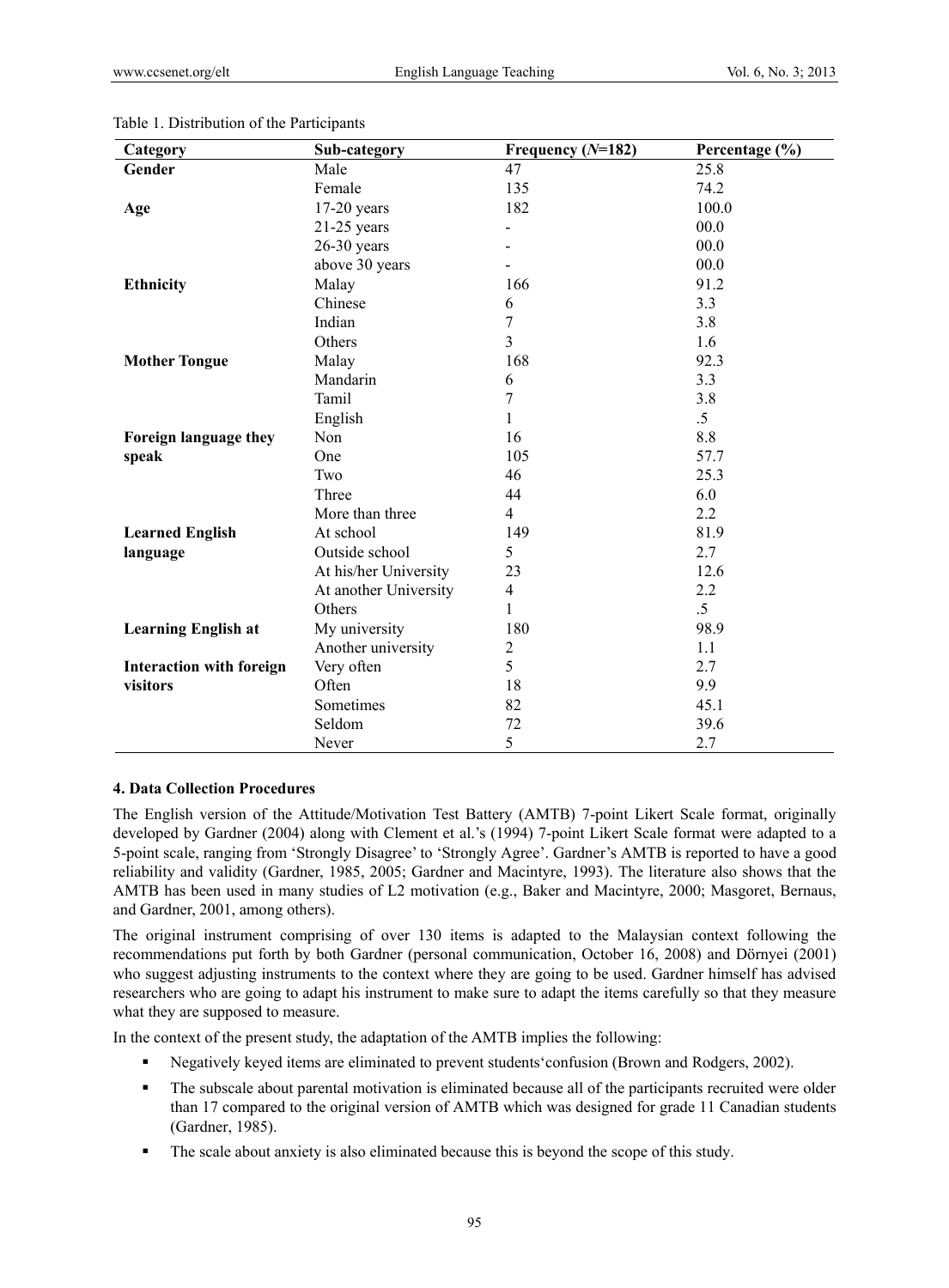- According to Dörnyei's (2001) suggestion to adjust scales if they going to be used in contexts other than where it was developed, all other items are considerably adjusted and adapted to fit into the Malaysian context
- The items which are designed to assess the performance of teachers, course evaluation items, subscales which are included in the first part of the AMTB in a more general format and items which are semantically different are all eliminated.

The final version of the instrument includes 3 sections:

- Section A (background information): This section was designed to elicit information on demographic and educational profile of the participants.
- Section B (language self efficiency): It consists of three open-ended questions in two parts. The first one (i.e. Part1) is constructed to measure the participants' English language self efficacy or their perception as learners by requesting them to rate their own English proficiency level from poor to excellent so as to indicate how proficient they are at English. The qualitative data is derived from the second and third open-ended questions (i.e. Part 2). Question 2 is aimed to determine if the students' motivation towards learning English has changed after entering the university as well as the reasons that motivate them. Question 3 is generated for the participants to identify the main reasons why learning English is so important to them. In other words, are the students motivated integratively or instrumentally in learning English?
- Section C (English-learning motivation scale): This section comprises the final version of the AMTB used for this study. It consists of 3 parts that measure the following subscales:
	- $\triangleright$  Part 1 (instrumental orientation and motivational intensity): On this scale, 19 items (items 1-19) are planned to measure the participants' utilitarian reason(s) for learning English.
	- $\triangleright$  Part 2 (Integrative orientation and attitudes toward English–speaking people): this scale includes 12 items (items 20-31) that would show the learners' integrative orientation towards the target language and their attitudes toward English–speaking people.
	- $\triangleright$  Part 3 (Attitudes towards learning English: this scale includes 5 items (items 31-36, see Appendix) that would measure the participants' attitudes towards learning English.

The purpose and reasons for undertaking a research on L2 motivation and different terms used are explained to the students by their instructors before the distribution of the questionnaire. During the completion process of data collection, the instructors are requested to help the students to understand all sections and all different parts and subscales of the questionnaire. Students are also assured that the information they give would be kept confidential and be used for research purposes only.

## **5. Results and Interpretation**

The students are firstly asked to rate their English proficiency on a scale ranging from poor to excellent. The analysis of the results of perceived English proficiency (see Table 2) shows that 113 students (62.1%) perceived their English to be average while 32 students (17.6%) have rated themselves to be good in English and only 29 students (15.9%) have perceived their English to be fair. That is to say, their high motivation might be in one way or another related to their perceived linguistic proficiency.

| Item                     |           |            |                       |    |           | M     | SD    |
|--------------------------|-----------|------------|-----------------------|----|-----------|-------|-------|
|                          |           |            | $(N=182)$             |    |           |       |       |
| Ability to speak English |           | 29         |                       | 32 |           | 2.995 | .7168 |
|                          | $(2.7\%)$ | $(15.9\%)$ | $(62.1\%)$ $(17.6\%)$ |    | $(1.6\%)$ |       |       |
| .                        |           |            |                       | .  |           |       |       |

Table 2. Students' perceived levels of English Proficiency

1= poor, 2= fair, 3=average, 4= good, 5=excellent, M=mean, SD= std.deviation

## *5.1 Analysis of the Open-Ended Questions*

Today English plays an important role in our daily life. English is also widely used by students. One of the important aspects of language use is how the students themselves feel about the importance of speaking English.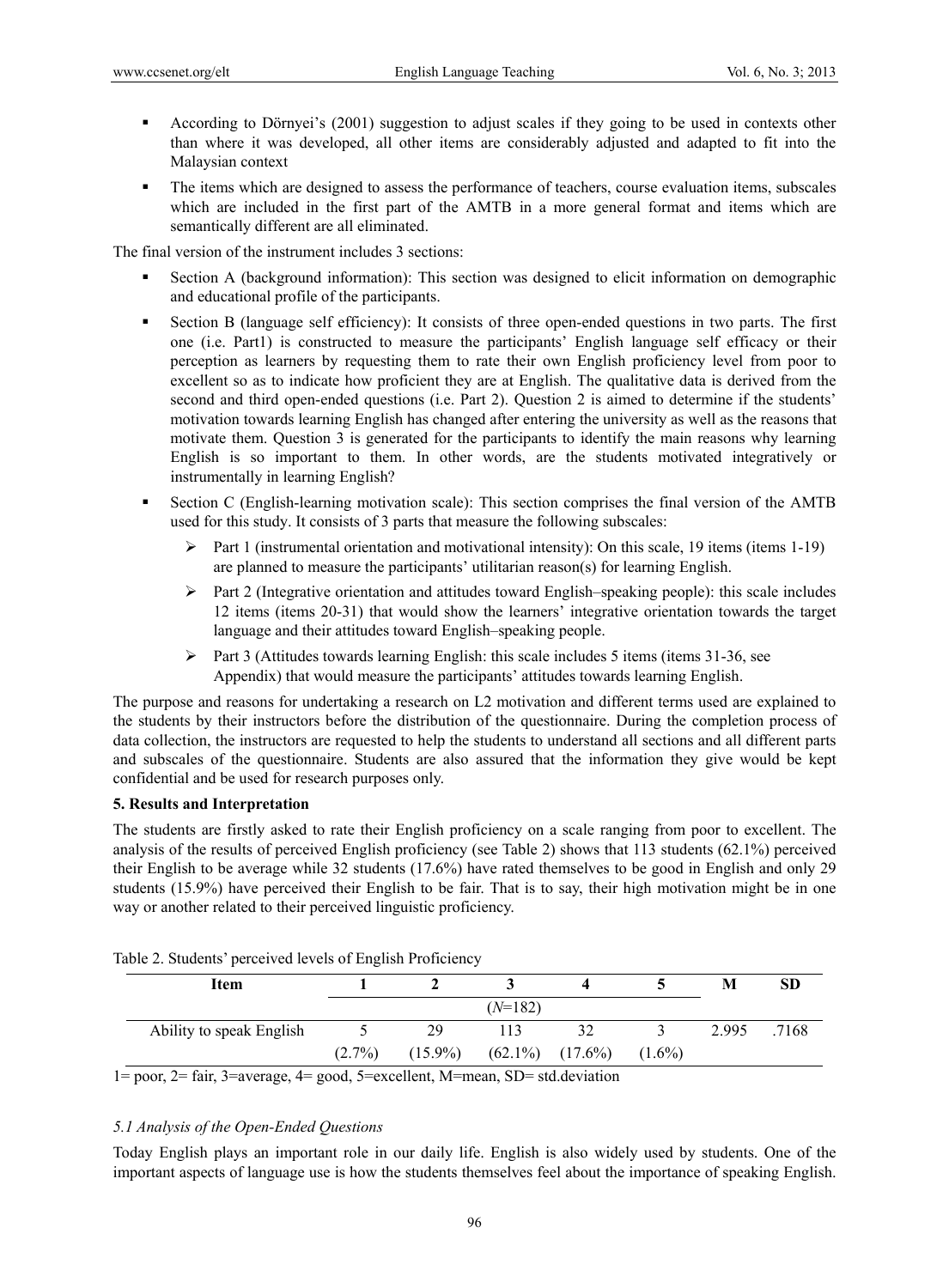Among the students participated in this study, 40.1 % "agree" and 39.6% "strongly agree" that speaking English is very important. In comparison 2.2% of the students "disagree" and 2.7% "strongly disagree", that speaking English is important. Although, however, differences in levels of agreement and disagreement are observed, there is an uncertainty among some of the students 15.4% about the importance of speaking the language.

|  | Table 3. Importance of Speaking English |  |
|--|-----------------------------------------|--|
|--|-----------------------------------------|--|

| Item                        |           |           |                       |            | M     | SD    |
|-----------------------------|-----------|-----------|-----------------------|------------|-------|-------|
|                             |           |           | $(N=182)$             |            |       |       |
| Importance to speak English |           |           | 28                    | 72         | 4.115 | .9360 |
|                             | $(2.7\%)$ | $(2.2\%)$ | $(15.4\%)$ $(40.1\%)$ | $(39.6\%)$ |       |       |

1=strongly disagree, 2=disagree, 3=neither agree nor disagree, 4=agree, 5=strongly agree, M=mean, SD= std deviation

Results of the open-ended question displayed that the majority of the students (81.3%) have actually become more motivated to learn English (see Table 4). Most of them believe that they were less motivated to learn English at school level and that their motivation has increased because they have realized the importance of English for becoming more successful in their learning, especially for using internet search and finding scientific sources concerning their majors and studying reference books and journals.

|  | Table 4. Students' Motivation towards Learning English after Entering the University |  |  |
|--|--------------------------------------------------------------------------------------|--|--|
|  |                                                                                      |  |  |

| Item                         |                | Number $(N=182)$ /<br>Percentage $(\% )$ | м     | SD     |
|------------------------------|----------------|------------------------------------------|-------|--------|
| Motivation to learn English: | more motivated | 148 (81.3%)                              | 1.187 | .39084 |
|                              | less motivate  | 34 (18.7%)                               |       |        |

M=mean, SD= std.deviation

The pre-university students have mentioned different reasons why they are more motivated to learn English than when they were secondary school students. Basically, the contact hours in the school were only at the time they studied the English subject but in university, although the students met for few hours a week, they themselves did self-reading and searching where needed to prepare for assignments, written reports, presentations, papers or any other kind of activities, all of which required research, reading and writing in English. Some of other reasons are presented below:

## 5.1.1 Instrumentality

I am more motivated to learn English because:

- It is fun and more challenging in university than it was in school.
- In school we learn basic grammars of English while in the university we practice it.
- Lecturers' English language in the university is awesome.
- University lecturers are good in teaching English.
- I have realized that leaning English is important to pursue with my study.
- In the university settings, everything is taught in English.
- English is the most dominant international language and learning it helps me to do instant searches and enables me to use the computer programs more effectively.
- I am more motivated to learn English in order to use internet.
- There are a lot of assignments, power point presentations and different activities which require proficiency in English.
- The atmosphere in University requires us to be able to speak &communicate in English.
- To get a job and to be able to communicate with foreigners.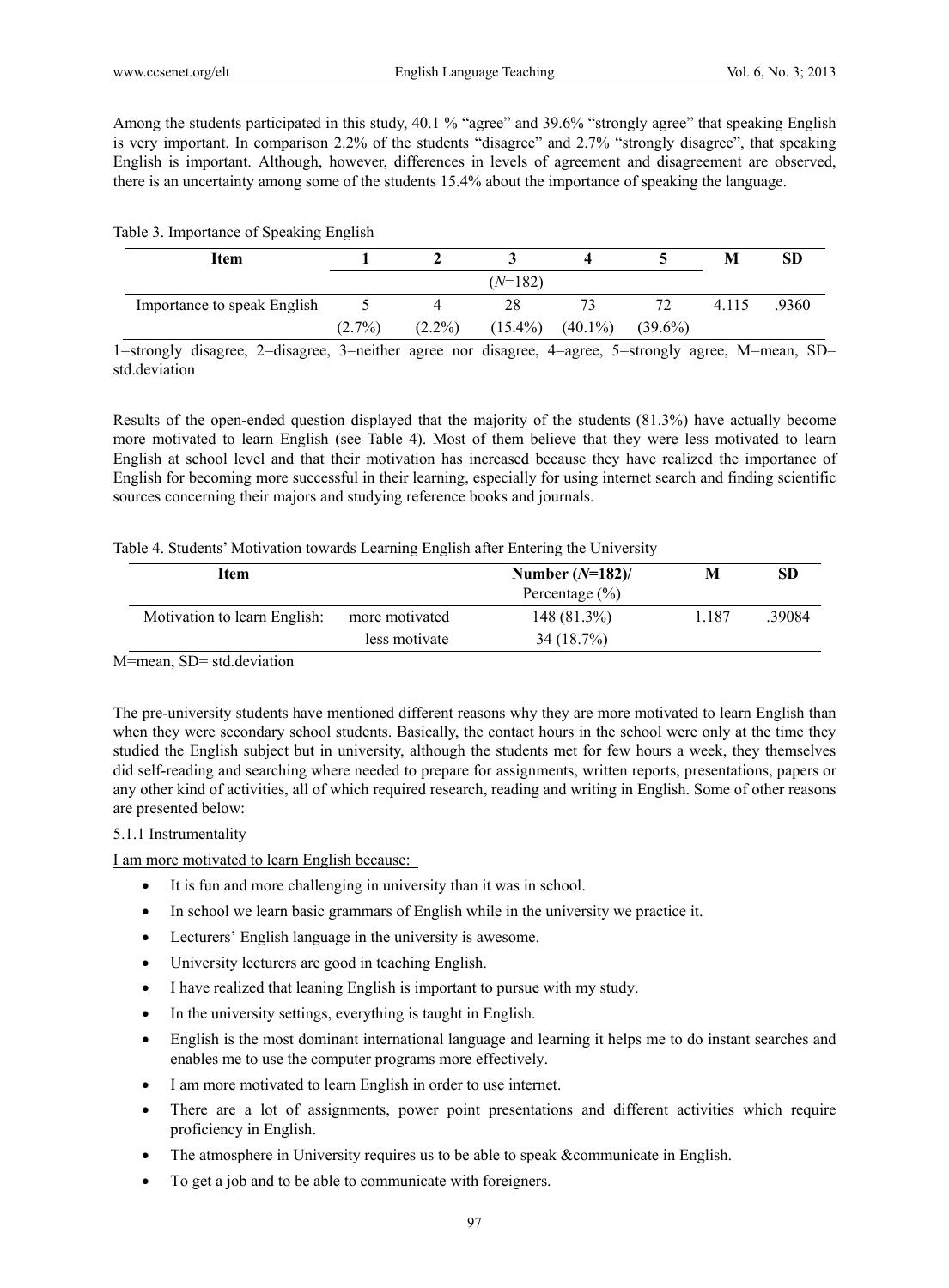- Few of the pre-university students have a clear plan for going abroad for further education and for their future career.
- To get ready for job interviews which were usually done in English.
- I can speak with international students as much as I can.
- I would like to write essays in English as writing essays is challenging.
- I am more motivated to pass exams.
- I am more motivated to increase my knowledge.
- Leaning English will make me feel more confident and knowledgeable.
- I was motivated to learn and speak English by my friends who are proficient in language.
- I want to compete with other students who are excellent.
- I am dreaming to go overseas.

## 5.1.2 Integrativeness

I am more motivated to learn English because:

- I can make more friends and talk to internet friends from different parts of the world.
- I am interested to understand English movies and songs.
- I can interact with international students and foreigners comfortably.

Only 18.7% of the pre-university students have reported that they are less motivated to learn English after they have entered the university mainly because of the heavy burden of their study, time limitation and bad English learning atmosphere. Among other reasons why the pre-university students are less motivated to learn English are:

I am less motivated to learn English because:

- It is boring subject.
- I am not confident to speak English.
- Learning English is not fun.
- I don't have enough vocabulary to speak English.
- I am not interested to learn English, just to pass Exams.
- I have to learn basic grammars all over again.
- Most of the students speak Malay in and outside class.
- The teacher didn't encourage us to speak English in class.

## *5.2 Analysis of the Instrumentality, Integrativeness and Attitudes Items*

the frequency distribution and mean scores of the instrumental orientation and motivational intensity items represented in Table 5 reports that questions Q1-Q12 and Q15-Q18 with the mean scores above 4 and questions number Q13, Q14 and Q19 with the mean scores approximately 4 indicate the students' high motivation with an overall mean score of 4.318. The overall results show that most of the pre-university students have a very high instrumental motivation toward learning English as a foreign language (see Table 5). The questions which have the highest mean scores including Q1, Q4, Q5, Q6, Q7, Q16 and Q17 concern getting a good job, their future career, making a person more knowledgeable, give them a chance to work globally as well as show the students' need to understand English-speaking films, videos, TV/ radio and their need to read English books and to communicate. The results seem to show that the students are instrumentally motivated (*M*=4.318) but they still have a higher degree of integrative motivation (*M*=4.067) toward learning English.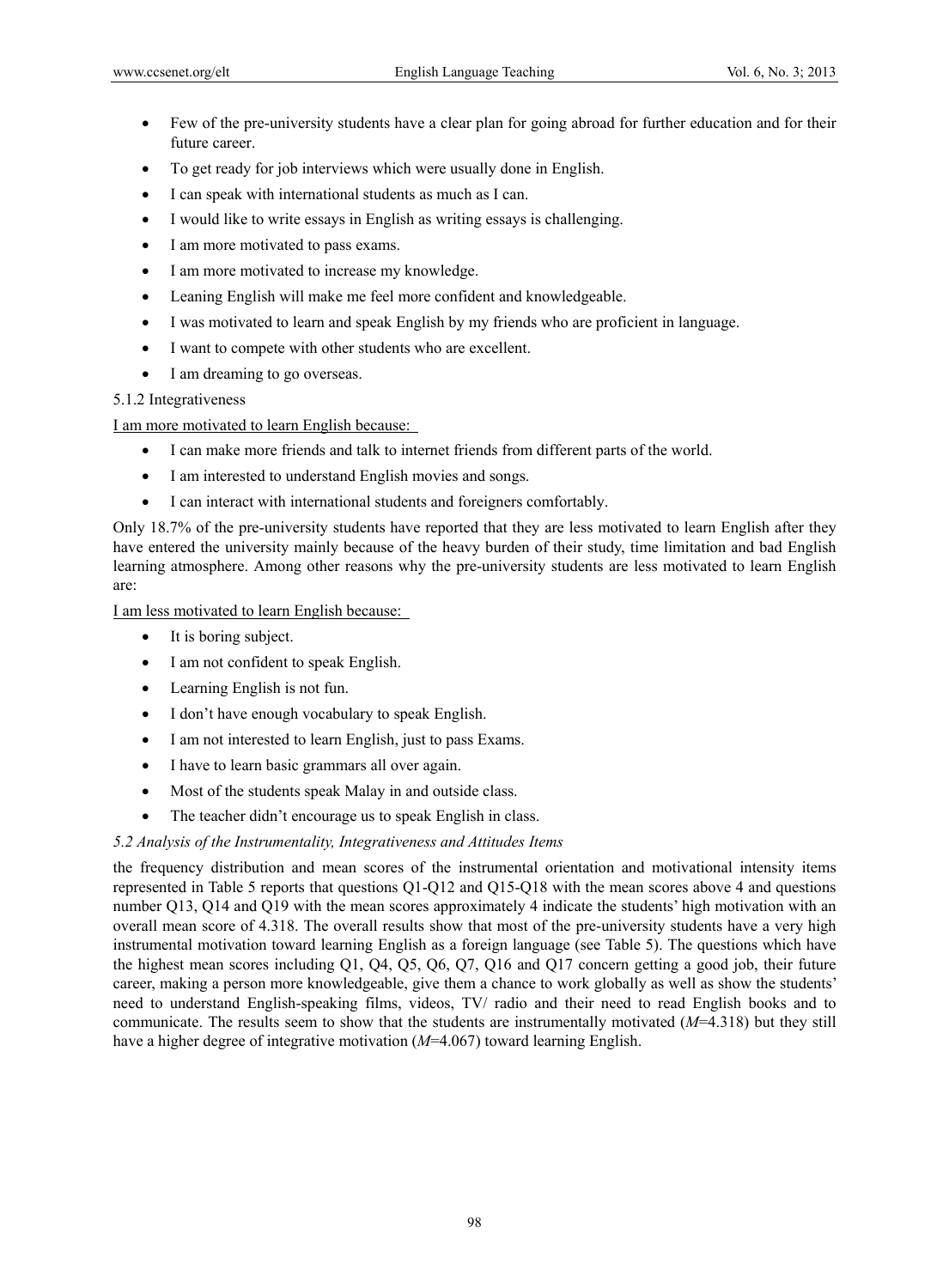| <b>Items</b>                                                          |                  | $\overline{2}$                             | 3                                          | 4  | 5   | ּ ע<br>М | $\overline{\phantom{a}}$<br><b>SD</b> |
|-----------------------------------------------------------------------|------------------|--------------------------------------------|--------------------------------------------|----|-----|----------|---------------------------------------|
|                                                                       |                  |                                            |                                            |    |     |          |                                       |
| 1Q                                                                    | 4                | 1                                          | $\overline{2}$                             | 46 | 129 | 4.621    | .7464                                 |
| $2\tilde{Q}$                                                          | $\overline{2}$   | 9                                          | 32                                         | 72 | 67  | 4.060    | .9174                                 |
| 3Q<br>4Q<br>5Q<br>6Q                                                  | 1                | $\mathbf{1}$                               | 20                                         | 75 | 85  | 4.330    | .7367                                 |
|                                                                       | 0                | 3                                          | 4                                          | 56 | 119 | 4.599    | .6206                                 |
|                                                                       | $\mathbf{I}$     | 1                                          | 7                                          | 59 | 114 | 4.560    | .6515                                 |
|                                                                       | 0                | 1                                          | 5                                          | 59 | 117 | 4.604    | .5734                                 |
|                                                                       | $\overline{c}$   |                                            | 14                                         | 51 | 114 | 4.506    | .7562                                 |
|                                                                       | $\boldsymbol{0}$ | $\begin{array}{c} 1 \\ 5 \\ 5 \end{array}$ | 30                                         | 71 | 76  | 4.198    | .8104                                 |
| $\begin{array}{c} 7 \text{Q} \\ 8 \text{Q} \\ 9 \text{Q} \end{array}$ | $\overline{2}$   |                                            | 13                                         | 54 | 108 | 4.434    | .8301                                 |
| 10Q                                                                   | $\overline{c}$   | $\frac{8}{3}$                              | 34                                         | 78 | 60  | 4.022    | .8917                                 |
| $11\overline{Q}$                                                      | $\overline{0}$   |                                            | 21                                         | 71 | 87  | 4.330    | .7441                                 |
| 12Q                                                                   | $\mathbf{0}$     | 4                                          | 42                                         | 67 | 69  | 4.104    | .8311                                 |
| 13Q                                                                   | 1                |                                            | 47                                         | 62 | 63  | 3.973    | .9250                                 |
| 14Q                                                                   | 7                | $\frac{9}{9}$                              | 42                                         | 60 | 64  | 3.907    | 1.060                                 |
| 15Q                                                                   | 0                | $\overline{2}$                             | 12                                         | 69 | 99  | 4.456    | .6696                                 |
| 16Q                                                                   | 0                | $\frac{2}{3}$                              |                                            | 59 | 117 | 4.599    | .5933                                 |
| 17Q                                                                   | $\mathbf{I}$     |                                            | $\begin{array}{c} 4 \\ 5 \\ 9 \end{array}$ | 59 | 114 | 4.550    | .6855                                 |
| 18Q                                                                   | 4                | $\bar{0}$                                  |                                            | 9  | 100 | 4.434    | .7821                                 |
| 19Q                                                                   | 4                | 17                                         | 50                                         | 59 | 52  | 3.758    | 1.039                                 |
|                                                                       |                  |                                            |                                            |    |     | 4.318    |                                       |

| Table 5. Descriptive Statistics of Instrumental Orientation and Motivational Intensity (n=182) |  |  |  |  |  |  |  |  |
|------------------------------------------------------------------------------------------------|--|--|--|--|--|--|--|--|
|------------------------------------------------------------------------------------------------|--|--|--|--|--|--|--|--|

1=strongly disagree, 2=disagree, 3=neither agree nor disagree, 4=agree, 5=strongly agree, M=mean, SD= std.deviation

On the other hand, the mean scores of culture questions on integrative orientation and attitudes toward English–speaking people as illustrated in Table 6 shows that the pre-university students were strongly motivated in questions Q20, Q21 and Q27. English is important to them because it allows them to be more at ease with other people who speak English. It is used as a mean of communication as it allows the students to meet and converse with more and varied people. Other questions including Q22-Q26, Q28 and Q29 show that the students are moderately motivated (see Table 6). In comparison to other questions, Q30 (the British are kind and friendly) and Q31 (the Americans are kind and cheerful), with mean scores of 3.346 and 3.324 respectively, show low level of integrative motivation. The overall mean score of students' integrative motivation (*M*= 4.067) indicate that they have quite high integrative orientation and attitudes toward English–speaking people. Generally, the students agree that studying English is important to them to interact with other English speakers and to meet various cultures and people. However, they seem to be neutral in viewing British and Americans as kind and friendly people. It might be due to their lack of contact with English native speakers.

| Table 6. Descriptive Statistics of Integrative Orientation and Attitudes Toward English–Speaking People (n=182) |  |  |  |  |
|-----------------------------------------------------------------------------------------------------------------|--|--|--|--|
|-----------------------------------------------------------------------------------------------------------------|--|--|--|--|

| <b>Items</b>     |                  | 2  | 3  | 4  | 5   | M     | <b>SD</b> |
|------------------|------------------|----|----|----|-----|-------|-----------|
| 20Q              | $\boldsymbol{0}$ | 2  | 9  | 62 | 108 | 4.525 | .6461     |
| 21Q              | $\boldsymbol{0}$ | 0  | 10 | 73 | 99  | 4.489 | .6015     |
| 22Q              | $\boldsymbol{0}$ | 2  | 33 | 71 | 76  | 4.214 | .7748     |
| 23Q              | $\boldsymbol{0}$ | 3  | 22 | 82 | 75  | 4.258 | .7315     |
| $24\overline{Q}$ | $\boldsymbol{0}$ |    | 36 | 73 | 70  | 4.154 | .7926     |
| $25\overline{Q}$ | 3                | 7  | 35 | 74 | 63  | 4.028 | .9190     |
| 26Q              | 5                | 2  | 60 | 61 | 57  | 3.863 | .9506     |
| 27Q              | $\boldsymbol{0}$ | 3  | 16 | 60 | 103 | 4.445 | .7243     |
| 28Q              | $\overline{2}$   | 3  | 16 | 94 | 67  | 4.214 | .7604     |
| 29Q              | $\overline{2}$   | 3  | 49 | 78 | 50  | 3.940 | .8420     |
| 30Q              | 8                | 20 | 81 | 47 | 26  | 3.346 | 1.001     |
| 31Q              | 10               | 15 | 90 | 40 | 27  | 3.324 | 1.008     |
|                  |                  |    |    |    |     | 4.067 |           |

1=strongly disagree, 2=disagree, 3=neither agree nor disagree, 4=agree, 5=strongly agree, M=mean, SD= std.deviation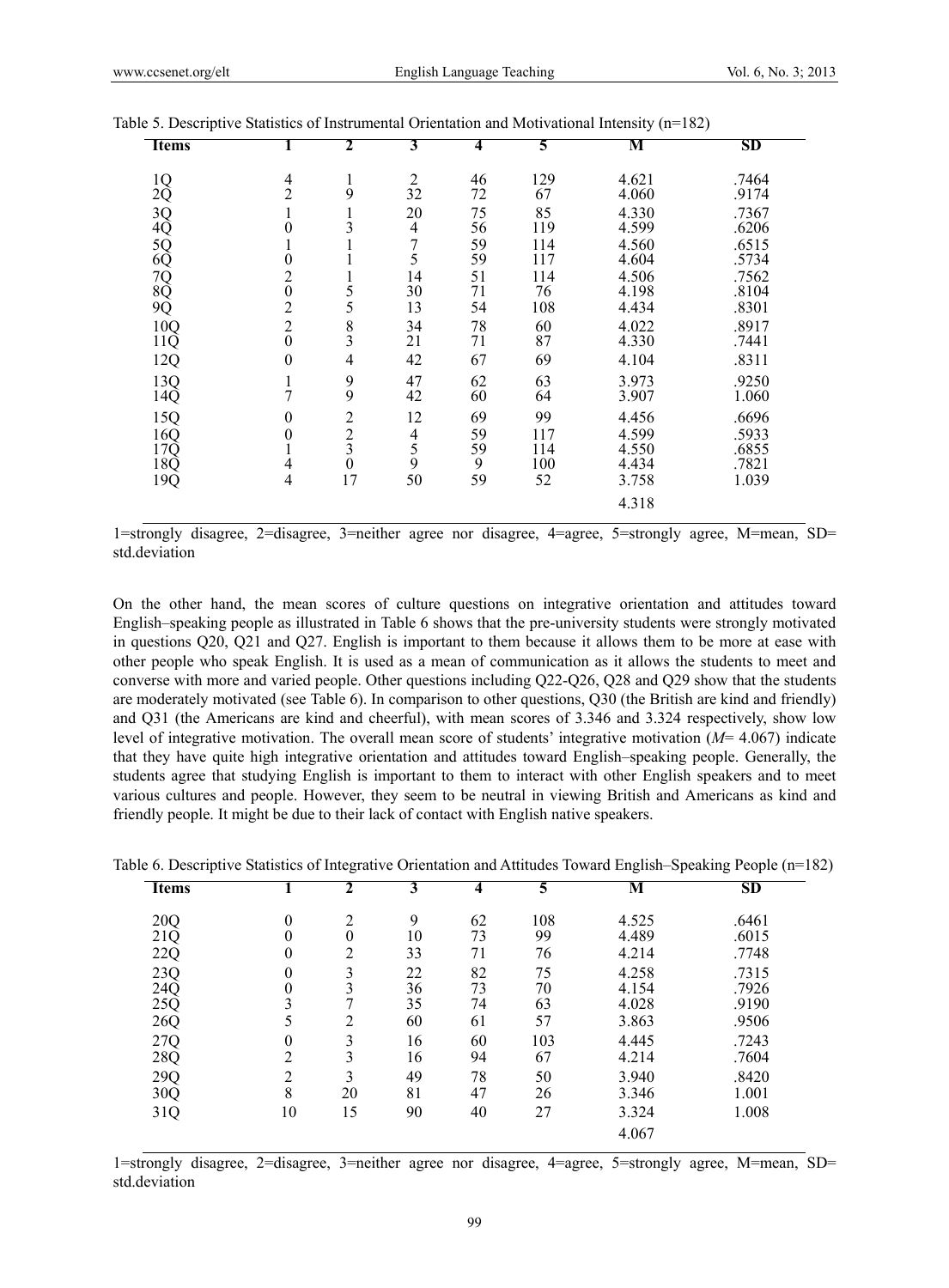The descriptive statistics of attitudes towards learning English as presented in Table 7 show that the students have positive attitudes towards learning English with mean scores ranging from 3.879 to 4.209. In general, the students enjoy learning English. They like the atmosphere of their English classes. They further find learning English interesting.

| Table 7. Descriptive Statistics of Attitudes Towards Learning English (n=182) |  |
|-------------------------------------------------------------------------------|--|
|-------------------------------------------------------------------------------|--|

| <b>Items</b> |  |    |    |    | M     | SD    |
|--------------|--|----|----|----|-------|-------|
| 32Q          |  | 23 | 82 |    | 4.170 | .8723 |
| 33Q          |  | 22 | 81 | 72 | 4.209 | .8008 |
| 34Q          |  | 43 | 63 | 70 | 4.060 | 9294  |
| 35Q          |  | 29 | 70 | 78 | 4.198 | .8632 |
| 36Q          |  | 46 | 64 | 58 | 3.879 | 1.017 |
|              |  |    |    |    | 4.103 |       |

1=strongly disagree, 2=disagree, 3=neither agree nor disagree, 4=agree, 5=strongly agree, M=mean, SD= std.deviation

## **6. Discussion**

The results of the study show that the pre-university students have a very high motivation towards learning English. Although the final findings seem to show that the pre-university students are instrumentally motivated (*M*=4.318), their integrative motivation toward learning English is still high (*M*=4.067). Instrumental motivation contains the purpose of gaining some social or economic incentive through L2 achievement, consequently, referring to a more functional reason for language learning. Integrative motivation is characterized by the learners' optimistic and positive attitudes towards the target language society and the aspiration to join together into the target language society (Gardner and Lambert, 1972). Knowing that the pre-university students' degree of instrumental motivation is higher than their integrative one could indicate that the students are trying to preserve their identity. Aspiration related to integrativeness might in one way or another affect their identity and their fear to be identified with western culture and values may be related to their sociocultural and religious affiliation. On the other hand, Instrumentality is found to be more prominent in some situations mainly where there appears to be little desire to integrate to the target language community.

That is to say, motivation could be perceived as the realization of human needs and human needs function as drives or incentives which shift one to a particular action. With respect to the second language learning, the second language learners needs to feel safe and confident that learning the target language and its culture doesn't negatively affect their own culture or language. Furthermore, openness in general and learning languages in particular needs a secure and an unstressful atmosphere to facilitate language acquisition. Admiration and social needs also indicate that the learner needs to be an educated person who is capable to communicate and assimilate with others by learning their language. Failure to suit students' needs is prone to hamper their risk-taking and motivation.

According to the data collected in the questionnaire, some of the de-motivating factors of the pre-university students as mentioned are:

- The students had a few opportunities to access English or to interact with others using English.
- The students have a few chances to communicate with English native speakers.
- The students are also not encouraged to speak English during their secondary studies and thus feel less confident to speak English.
- The students could not have enough chance to learn English, especially the most favored language skills as listening and speaking due to the limited instruction hours as the program for teaching English is not designed to do so.
- The students have to spend a lot of time and effort to learn the language and its grammar.

As a result, their English motivation would have probably decreased. It is true to say that to maintain the students' positive attitudes and motivation towards learning English and to ultimately improve their language proficiency, it could be useful for the universities to offer some intensive English courses such as English for Special Purposes (ESP) throughout the university years including the foundation level of study so that non-English major students could have constant contact with the target language.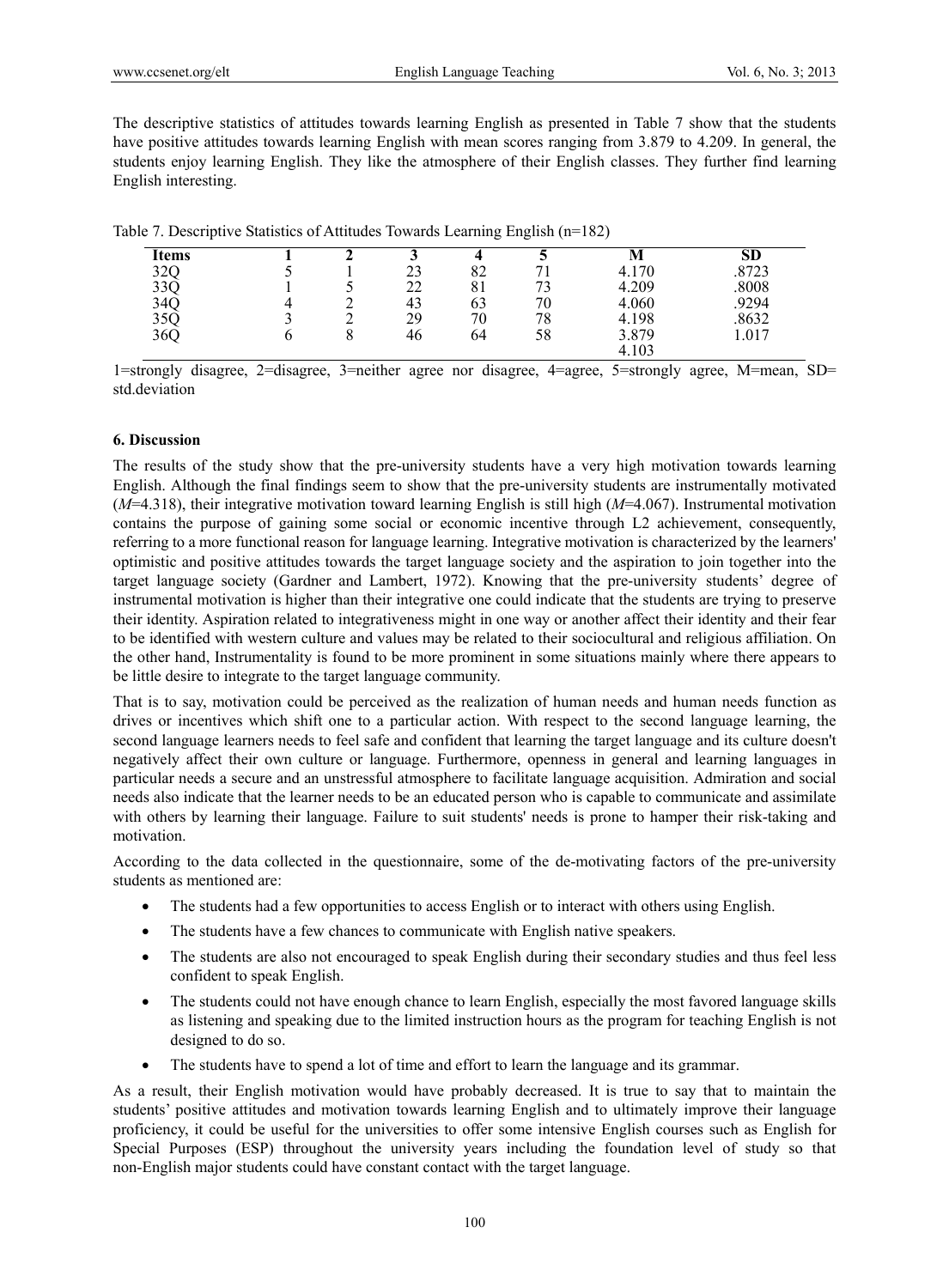Basically, it is the role of the students as well as the language instructors to better understand the important role that the English language play as an international language as well as its effect so that they can better plan for the future consideration of the language and set all the necessary standards for it. For this reason, literary scholars must join the language instructors in a common concern for setting the goal. A few steps can be followed to be able to recognize the students' instrumental motivations. Among these steps are preparing exams that concentrate more on practical communication skills such as how to communicate with native speakers, how to interact with other people when traveling abroad or how to prepare themselves for job interview. On the other hand, several other activities can be done to raise the students' integrativeness and interests towards the target language community and culture (i.e., English) such as providing information on geographical, literature as well as the lifestyle of the English-speaking countries through visual, written and audio forms, or even organizing group sessions where students can share knowledge with other students who have been to English speaking countries.

Encouraging students to increase their knowledge and to continuously participant in class and in different lessons can sometimes assist them to enthusiastically see a rationale for improving their communication skills. Supporters of the integrative view suggest that language instructors should help students to realize that being proficient in another language other than their mother tongue can help them enhance their perception and understanding of other cultures.

#### **7. Conclusion**

The findings of the study portrayed a picture which establishes that pre-university students were instrumentally motivated but, however; their integrativeness is also high. This study also confirms the opinion of some researchers who believe that in foreign language settings students are instrumentally oriented. In other words, student motivation tends to be stronger when the learner has specific rather than general goals for language learning. However, taken together, findings from both qualitative and quantitative data of the present study give a consistent picture, that instrumental and integrative orientations, especially future career development, going abroad for further study, meeting more varied people from different cultural backgrounds and learning English in order to use the internet properly are very important for the students. It is clear that the teacher, the class atmosphere, the course content, materials and facilities, as well as personal characteristics of the student will have an influence on the individual's classroom learning motivation (Gardner, 2006). It is usually helpful for the teachers to touch base with their students from time to time to be sure that they don't lose track of their motivations towards learning the language while immersed in the day to day details of a language class. Yet, there is much work to be done before researchers, teachers, language instructors and language learners will fully understand motivation and all its aspects.

#### **References**

- Ainol Madziah Zubairi, & Isarji Hj Sarudin. (2009). Motivation to learn a foreign language in Malaysia. *GEMA Online Journal of Language Studies, 9*(2), 73-87.
- Asmah, H. O. (1997). From imperialism to Malaysianisation: A discussion of the path taken by English towards becoming a Malaysian language*.* In Halimah Mohd Said, & Ng. Keat Siew (Eds.), *English is an Asian language in the Malaysian context* (pp. 12-21).
- Babaee, N. (2012). Motivation in Learning English as a Second Language: A Literature Review. *Canadian Journal for New Scholars in Education, 4*(1), 1-7.
- Baker, S. C., & MacIntyre, P. D. (2000). The role of gender and immersion in communication and second language orientations. *Language Learning, 50*, 311-341. http://dx.doi.org/10.1111/0023-8333.00119
- Balkır, N. B., & Topkaya, E. Z. (2009). Exploring the effects of learner training on motivation. *Asian EFL Journal, 37*, 1-40. Retrieved from http://www.asian-efl-journal.com/pta\_July\_2009\_nb.php
- Brown, J. D., & Rodgers, T. S. (2002). *Doing second language research*. Oxford: Oxford University Press.
- Chen, J. F., Warden, C. A., & Chang, H. T. (2005). Motivators that do not motivate: The case of Chinese EFL learners and the influence of culture on motivation. *TESOL Quarterly, 39*(4), 609-633. http://dx.doi.org/10.2307/3588524
- Clement, R., Dornyei, Z., & Noels, K. A. (1994). Motivation, self-confidence, and group cohesion in the foreign language. *Language Learning*, *3*, 417-448. http://dx.doi.org/10.1111/j.1467-1770.1994.tb01113.x
- Dörnyei, Z. (1994). Motivation and motivating in the foreign language classroom. *Modern Journal, 78*, 273-84. Retrieved that the contract of the contract of the contract of the contract of the contract of the contract of the contract of the contract of the contract of the contract of the contract of the contract of the contract of

http://seas3.elte.hu/coursematerial/RyanChristopher/Dornyei(1994)\_Foreign\_Language\_Classroom.pdf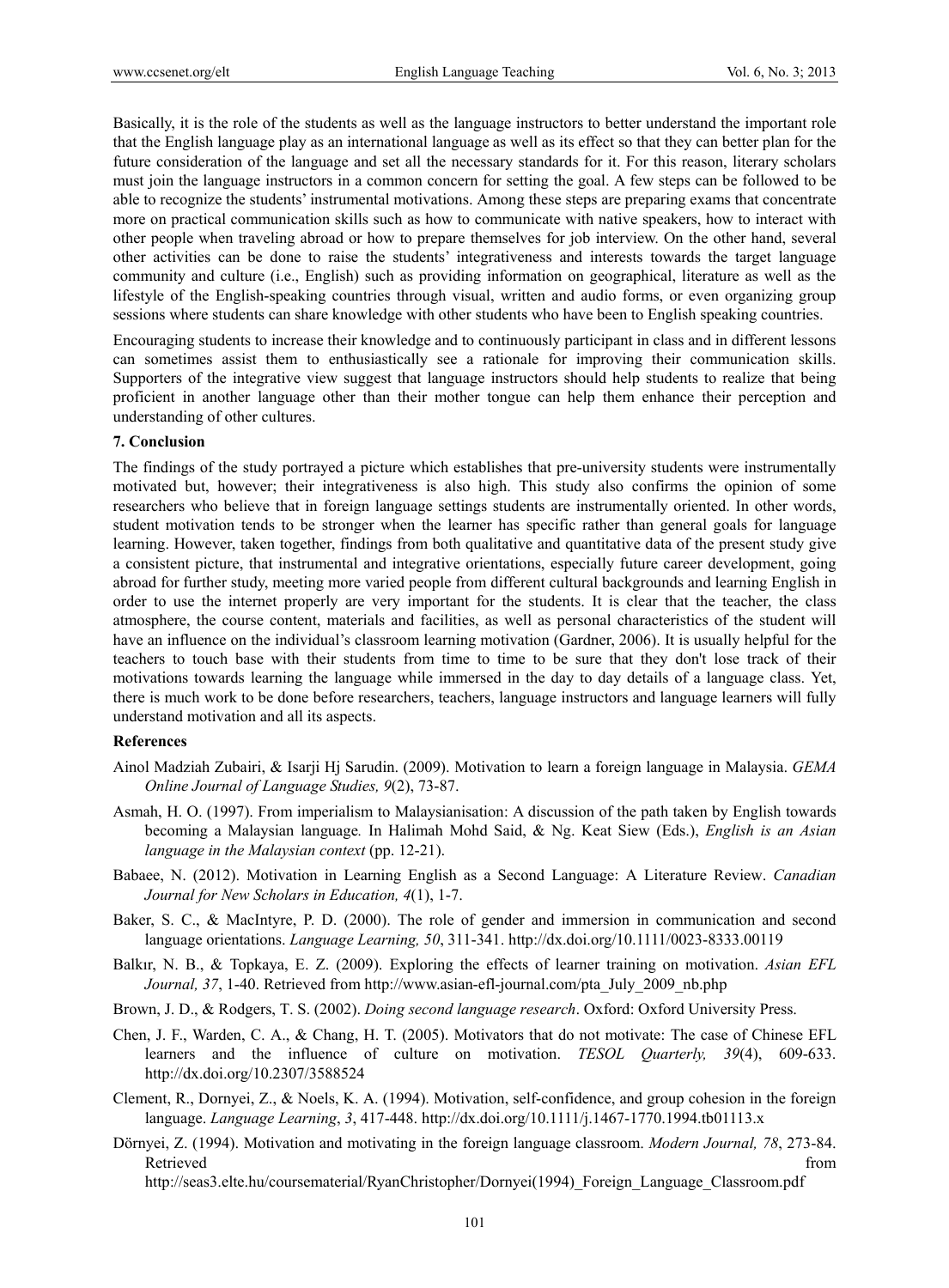Dörnyei, Z. (2001). *Teaching and researching motivation*. Harlow, England, United Kindgom: Longman.

- Gardner, R. C. (1985). *Social Psychology and Second Language Learning: The role of attitudes and motivation*. London: Edward Arnold.
- Gardner, R. C. (2004). Attitude Motivation Test Battery: International AMTB Research Project. Canada: The University of Western Ontario. Retrieved February 9, 2008, from http://publish.uwo.ca/~gardner/docs/englishamtb.pdf
- Gardner, R. C. (2005). *Integrative motivation and second language acquisition.* Canadian Association of Applied Linguistics/Canadian Linguistics Association Plenary Talk, London, Ontario.
- Gardner, R. C. (2006). The socio-educational model of second language acquisition: A research paradigm. *EUROSLA Yearbook, 6,* 237-260. http://dx.doi.org/10.1075/eurosla.6.14gar
- Gardner, R., & Lambert, W. (1972). *Attitudes and Motivation in Second-Language Learning.* Rowley, Ma.: Newbury House.
- Gardner, R. C., & MacIntyre, P. D. (1993). A student's contributions to second language learning: Part II: Affective variables. *Language Teaching, 26*, 1-11. http://dx.doi.org/10.1017/S0261444800000045
- Gardner, R. C., Tremblay, P. F., & Masgoret A. M. (1997). Towards a full model of second language learning: an empirical investigation. *Modern Language Journal, 81,* 344-362. http://dx.doi.org/10.1111/j.1540-4781.1997.tb05495.x
- Gill, Saran K. (2002). *International Communication: English Language Challenges for Malaysia.* Serdang: Universiti Putra Malaysia Press.
- Guilloteaux, M. J., & Dörnyei, Z. (2008). Motivating language learners: A classroom-oriented investigation of the effects of motivational strategies on student motivation. *TESOL Quarterly, 42,* 55-77.
- Lamb, M. (2007). The impact of school on EFL learning motivation: An Indonesian case study*. TESOL Quarterly, 41*(4), 757-780.
- Liu, M. (2007). Chinese students' motivation to learn English at the tertiary level. *Asian EFL Journal, 9*(1), 126-146. Retrieved from http://www.asian-efl-journal.com/March\_2007\_EBook.pdf
- Mansor, D. (1997). Education policy for English in Malaysia. In Halimah Mohd Said, & Ng. Keat Siew (Eds.), *English is an Asian language in the Malaysian context* (pp. 22-25). Kuala Lumpur: Modern Language Association, Malaysia.
- Masgoret, A. M., Bernaus, M., & Gardner, R. C. (2001). Examining the role of attitudes and motivation outside of the formal classroom: A test of the mini-AMTB for children. In Z. Dornyei, & R. Schmidt (Eds.), *Motivation and second language acquisition* (pp. 281-295)*.* Second Language Teaching & Curriculum Center. Honolulu, HI: The University of Hawaii.
- Masgoret, A. M., & Gardner, R. C. (2003). Attitudes, Motivation and Second Language Learning: A Meta-Analysis of Studies Conducted by Gardner and Associates. *Language Learning, 53*, 123-163. http://dx.doi.org/10.1111/1467-9922.00212
- Melendy, G. (2008). Motivating writers: The power of choice. *The Asian EFL Journal, 10*(3), 187-198. Retrieved from http://www.asian-efl-journal.com/September\_08\_gm.php
- Rahman, S. (2005). Orientations and motivation in English language learning: A study of Bangladeshi students at undergraduate level. *Asian EFL Journal, 7*(1), 1-25. Retrieved from http://www.asian-efl-journal.com/march\_05\_sr.pdf
- Samsiah Bidin, Kamaruzaman Jusoff, Nurazila Abdul Aziz, Musdiana Mohammad Salleh, & Taniza Tajudin. (2009). Motivation and attitude in learning English among UiTM students in the northern region of Malaysia. *English Language Teaching, 2*(2), 16-20.
- Takase, A. (2007). Japanese high school students' motivation for extensive L2 reading. *Reading in a Foreign Language, 19*(1), 1-18.
- Wang, X. (2007). Three ways to motivate Chinese students in EFL listening classes. *Asian EFL Journal, 37*. Retrieved from http://www.asian-efl-journal.com/pta\_Jan\_07\_xw.pdf
- Thang, S. M. (2004). Learning English in multicultural Malaysia: Are learners motivated? *Journal of Language and Learning, 2*(2).